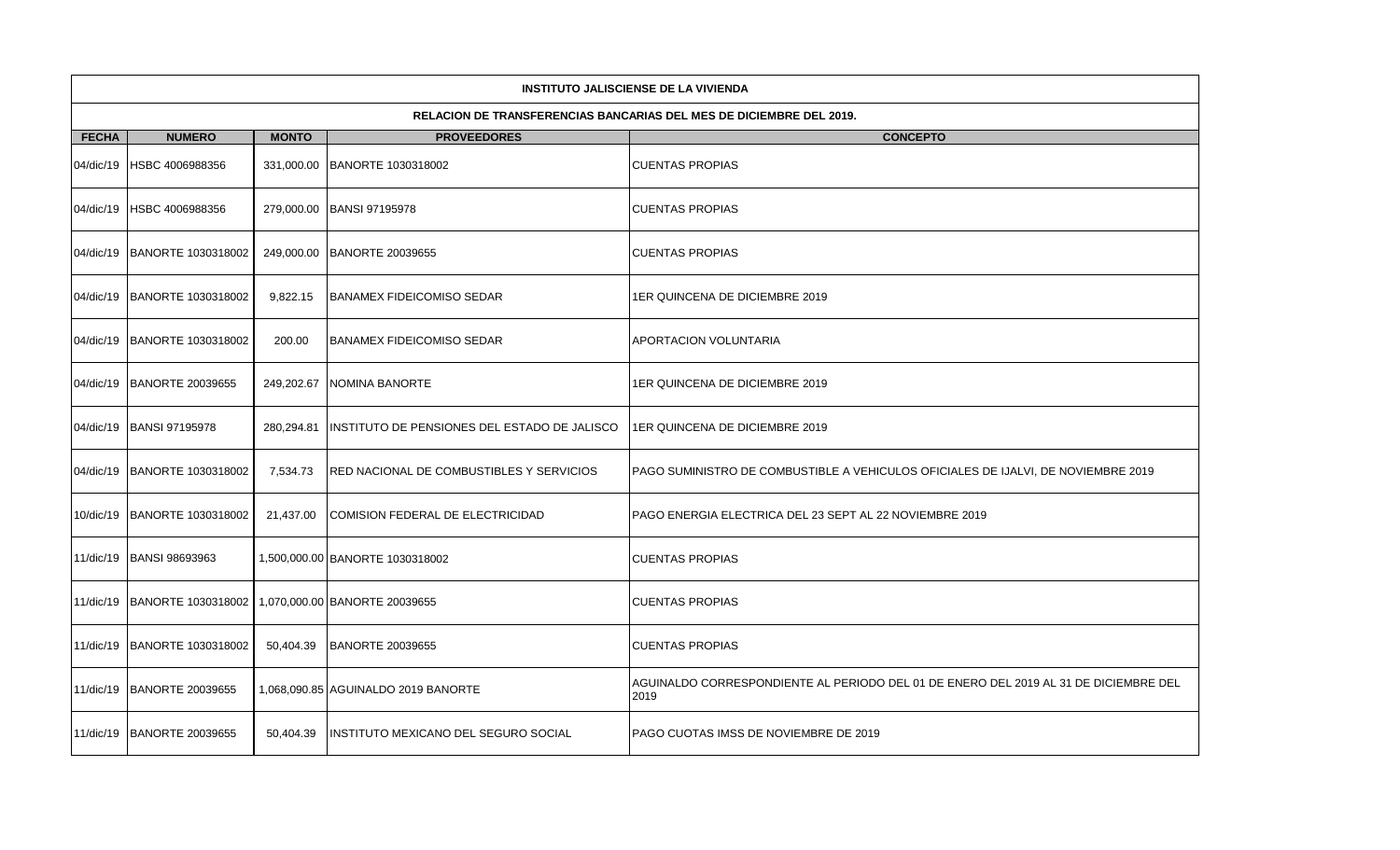| 11/dic/19 | BANORTE 1030318002             | 14,000.00  | CONSEJO NACIONAL DE ORGANISMOS ESTATALES<br>DE VIV | PAGO APORTACION DE DICIEMBRE 2019                                                                  |
|-----------|--------------------------------|------------|----------------------------------------------------|----------------------------------------------------------------------------------------------------|
|           | 11/dic/19 SCOTIA 01005563216   | 4,300.00   | INFRAESTRUCTURA METALICA INTERMODAL                | PAGO SERVICIO DE RENTA DE CONTENEDORES - DICIEMBRE 2019                                            |
|           | 11/dic/19   BANORTE 1030318002 | 4,786.99   | TELEFONOS DE MEXICO                                | PAGO NOVIEMBRE 2019                                                                                |
| 11/dic/19 | BANORTE 1030318002             | 4,786.99   | TELEFONOS DE MEXICO                                | PAGO DICIEMBRE 2019                                                                                |
|           | 11/dic/19   BANORTE 1030318002 | 25,397.00  | <b>GRUPO INTERNO DE SOLUCIONES</b>                 | PAGO SEGURIDAD PRIVADA - DICIEMBRE 2019                                                            |
| 11/dic/19 | BANORTE 1030318002             | 6,466.77   | SANDRA ALVAREZ ALVAREZ                             | PAGO SERVICIO FOTOCOPIADO E IMPRESIÓN DEL MES DE NOVIEMBRE 2019                                    |
| 16/dic/19 | <b>BANSI 98693963</b>          |            | 1,500,000.00 BANORTE 1030318002                    | <b>CUENTAS PROPIAS</b>                                                                             |
| 16/dic/19 | BANORTE 1030318002             | 4,899.84   | <b>ENRIQUE LAREDO REYNOSO</b>                      | PAGO SERVICIO DE FUMIGACION EN EL EDIFICIO DE LOPEZ COTILLA 595                                    |
| 16/dic/19 | BANORTE 1030318002             | 303,036.00 | SERVICIO DE ADMINISTRACION TRIBUTARIA (SAT)        | PAGO RETENCION ISR E IVA MES DE NOVIEMBRE 2019                                                     |
| 18/dic/19 | <b>BANSI 98693963</b>          | 245,400.00 | <b>BANSI 97195978</b>                              | <b>CUENTAS PROPIAS</b>                                                                             |
| 18/dic/19 | <b>BBVA 0148232865</b>         | 4,500.00   | <b>BANORTE 1030318002</b>                          | CUENTAS PROPIAS REINTEGRO DE DEVOLUCIÓN POR NO HACERSE ESCRITURA DEL SR. GUILLERMO<br><b>RAMOS</b> |
| 18/dic/19 | <b>BBVA 0151705598</b>         | 235,000.00 | BANORTE 1030318002                                 | <b>CUENTAS PROPIAS</b>                                                                             |
| 18/dic/19 | BANORTE 1030318002             | 200.00     | <b>BANAMEX FIDEICOMISO SEDAR</b>                   | <b>APORTACION VOLUNTARIA</b>                                                                       |
| 18/dic/19 | BANORTE 1030318002             | 9,197.96   | BANAMEX FIDEICOMISO SEDAR                          | 2DA QUINCENA DE DICIEMBRE 2019                                                                     |
| 18/dic/19 | <b>BANSI 97195978</b>          | 245,334.08 | INSTITUTO DE PENSIONES DEL ESTADO DE JALISCO       | 2DA QUINCENA DE DICIEMBRE 2019                                                                     |
|           | 18/dic/19 BANORTE 1030318002   | 58,938.28  | TOKA INTERNACIONAL (VALES DE DESPENSA)             | VALES DE DESPENSA DE DICIEMBRE 2019                                                                |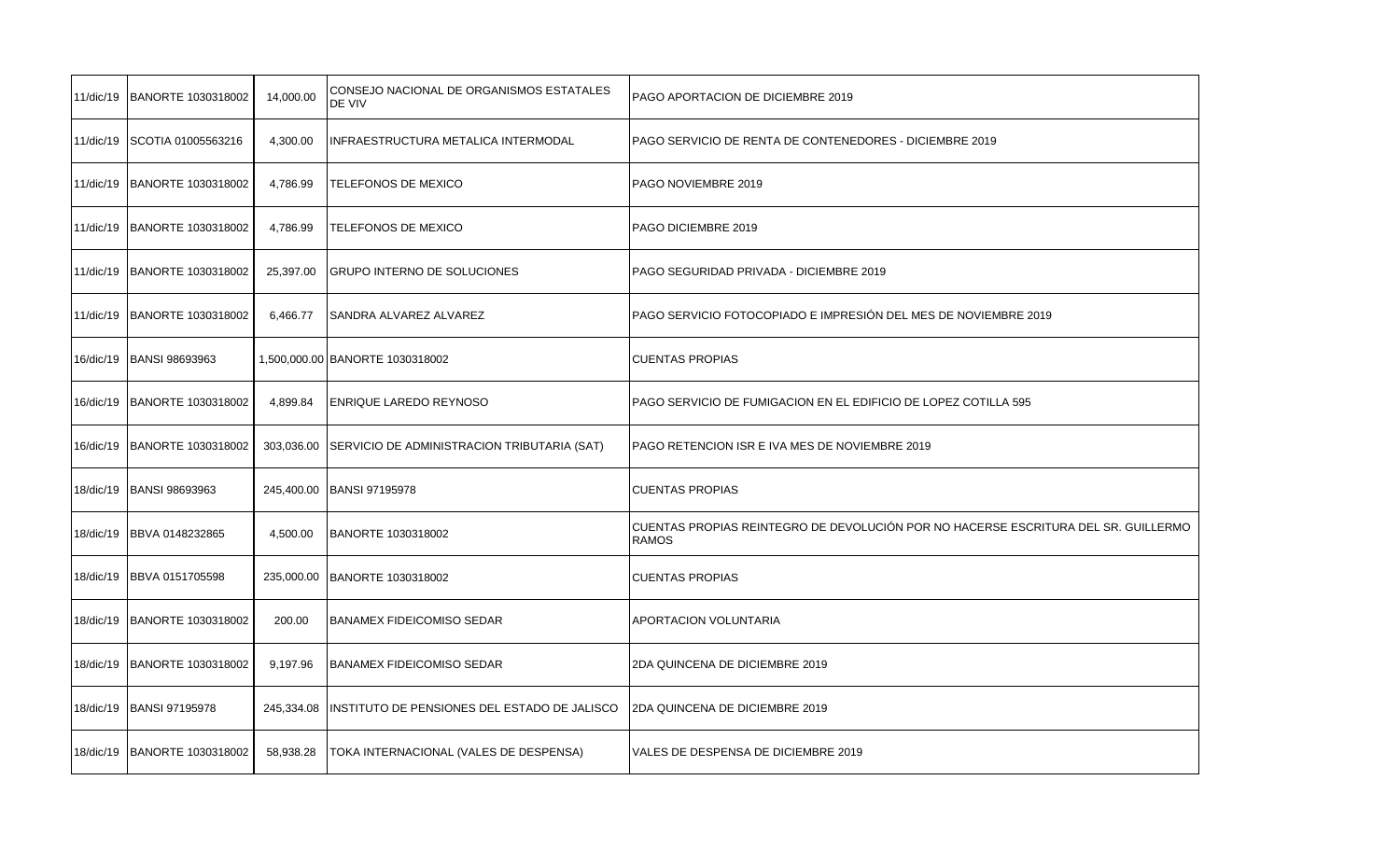| 20/dic/19 SCOTIA 01005563216 |  | <b>IPAGO POR EL SERVICIO DE 30 GUIAS PREPAGADAS PARA ENVIO DE DOCUMENTACIÓN</b> |
|------------------------------|--|---------------------------------------------------------------------------------|
|                              |  |                                                                                 |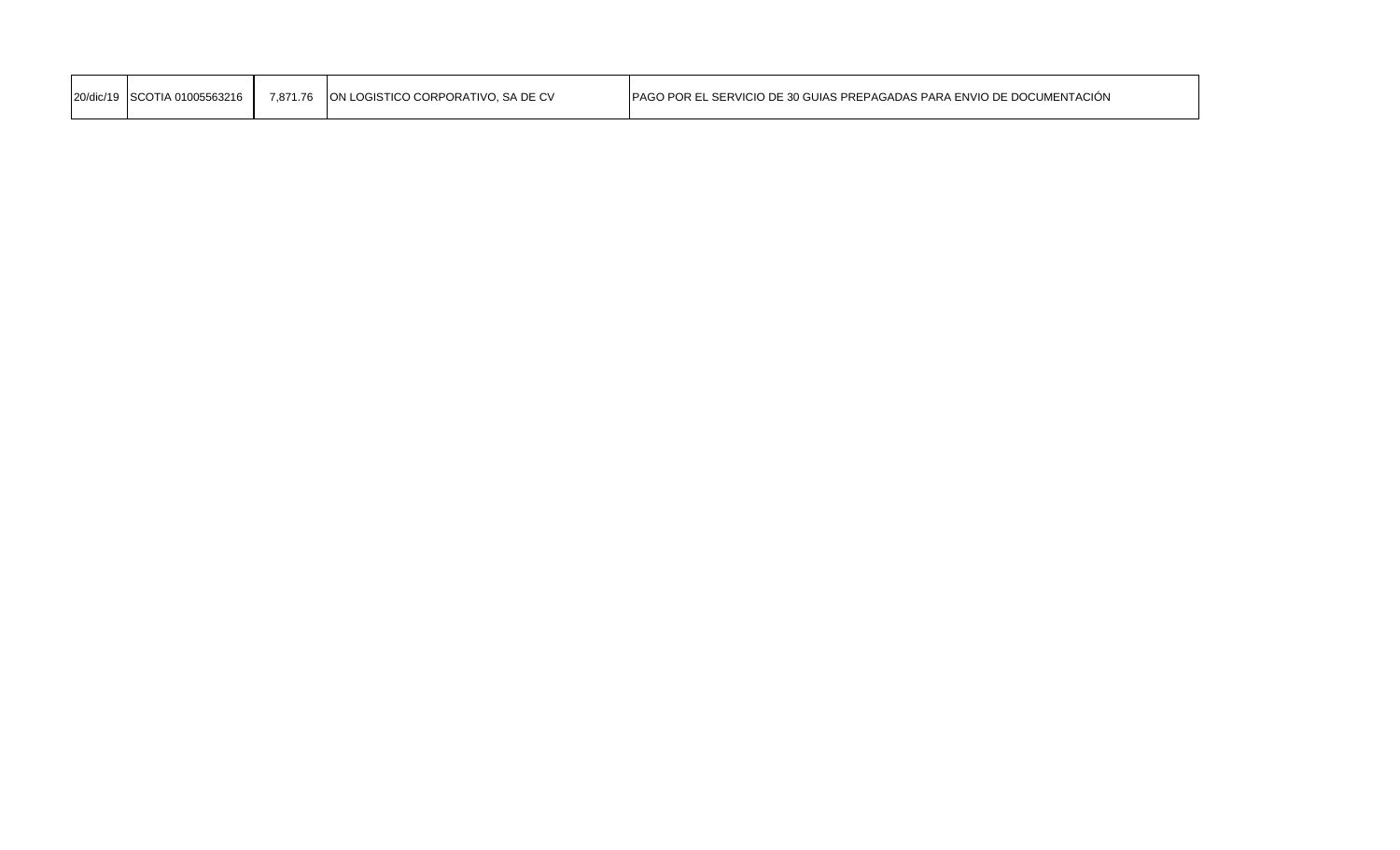## **INSTITUTO JALISCIENSE DE LA VIVIENDA RELACION DE CHEQUES EXPEDIDOS EN EL MES DE DICIEMBRE DEL 2019 BANORTE**

| <b>BANCO</b>   | <b>CUENTA</b> | <b>FECHA</b> | No.<br><b>CHEQUE</b> | <b>MONTO</b><br><b>CIRCULACION</b> | <b>COBRADO</b> | <b>NO</b><br><b>ENTREGADO CONCEPTO</b> |                                                                    | <b>No</b><br><b>POLIZA EGRESOS</b> |
|----------------|---------------|--------------|----------------------|------------------------------------|----------------|----------------------------------------|--------------------------------------------------------------------|------------------------------------|
| <b>BANORTE</b> | 002           | 05-dic-19    | 248                  | 1,672.00                           | 1,672.00       |                                        | MARIA SUSANA ARROYO SALVATIERRA - MANUTENCION                      | $\overline{1}$                     |
| <b>BANORTE</b> | 002           | 05-dic-19    | 249                  | 1,985.97                           | 1,985.97       |                                        | LUIS GUILLERMO ZAMORA GONZALEZ - NOMINA                            | $\overline{2}$                     |
| <b>BANORTE</b> | 002           | 05-dic-19    | 250                  | 3,117.90                           | 3,117.90       |                                        | AVILA GOMEZ NICOLAS - NOMINA                                       | 3                                  |
| <b>BANORTE</b> | 002           | 05-dic-19    | 251                  | 6,810.15                           | 6,810.15       |                                        | GERARDO ISRAEL HERNANDEZ ALVAREZ - NOMINA                          | $\overline{4}$                     |
| <b>BANORTE</b> | 002           | 05-dic-19    | 252                  | 14,014.23                          | 14,014.23      |                                        | PAOLA ESTHER MICHEL CORONA - NOMINA                                | 5                                  |
| <b>BANORTE</b> | 002           | 05-dic-19    | 253                  | 11,366.73                          | 11,366.73      |                                        | MARÍA DE JESÚS BEJINES GUTIERREZ - NOMINA                          | 6                                  |
| <b>BANORTE</b> | 002           | 05-dic-19    | 254                  | 9,537.93                           | 9,537.93       |                                        | FRANCISCO ORTIZ GARCIA - NOMINA                                    | $\overline{7}$                     |
| <b>BANORTE</b> | 002           | 05-dic-19    | 255                  | 5,761.50                           | 5,761.50       |                                        | ROBERTO GEOVANNI MENDEZ BERNAL - NOMINA                            | 8                                  |
| <b>BANORTE</b> | 002           | 05-dic-19    | 256                  | 4,500.00                           | 4,500.00       |                                        | GUILLERMO RAMOS RODRIGUEZ - DEVOLUCION POR NO REALIZARSE ESCRITURA | 9                                  |
| <b>BANORTE</b> | 002           | 09-dic-19    | 257                  | 8,605.99                           | 8,605.99       |                                        | PAOLA ESTHER MICHEL CORONA - CAJA CHICA                            | 10                                 |
| <b>BANORTE</b> | 002           | 13-dic-19    | 258                  | 6,917.00                           | 6,917.00       |                                        | MARIA SUSANA ARROYO SALVATIERRA - AGUINALDO                        | 11                                 |
| <b>BANORTE</b> | 002           | 13-dic-19    | 259                  | 22,263.50                          | 22,263.50      |                                        | LUIS GUILLERMO ZAMORA GONZALEZ - AGUINALDO                         | 12                                 |
| <b>BANORTE</b> | 002           | 13-dic-19    | 260                  | 21,811.50                          | 21,811.50      |                                        | AVILA GOMEZ NICOLAS - AGUINALDO                                    | 13                                 |
| <b>BANORTE</b> | 002           | 13-dic-19    | 261                  | 12,017.50                          | 12,017.50      |                                        | GERARDO ISRAEL HERNANDEZ ALVAREZ - AGUINALDO                       | 14                                 |
| <b>BANORTE</b> | 002           | 13-dic-19    | 262                  | 29,917.71                          | 29,917.71      |                                        | PAOLA ESTHER MICHEL CORONA - AGUINALDO                             | 15                                 |
| <b>BANORTE</b> | 002           | 13-dic-19    | 263                  | 59,881.65                          | 59,881.65      |                                        | FRANCISCO JAVIER PELAYO AGUILAR - AGUINALDO                        | 16                                 |
| <b>BANORTE</b> | 002           | 13-dic-19    | 264                  | 44,809.80                          | 44,809.80      |                                        | ERICK GONZALEZ SANTOS - AGUINALDO                                  | 17                                 |
| <b>BANORTE</b> | 002           | 13-dic-19    | 265                  | 24,172.25                          | 24,172.25      |                                        | MARTHA SUSANA GONZALEZ SANCHEZ - AGUINALDO                         | 18                                 |
| <b>BANORTE</b> | 002           | 13-dic-19    | 266                  | 23,431.80                          | 23,431.80      |                                        | MARIA DE LA LUZ NAVARRO HERNANDEZ - AGUINALDO                      | 19                                 |
| <b>BANORTE</b> | 002           | 13-dic-19    | 267                  | <b>CANCELADO</b>                   | CANCELADO      |                                        | CANCELADO                                                          | 20                                 |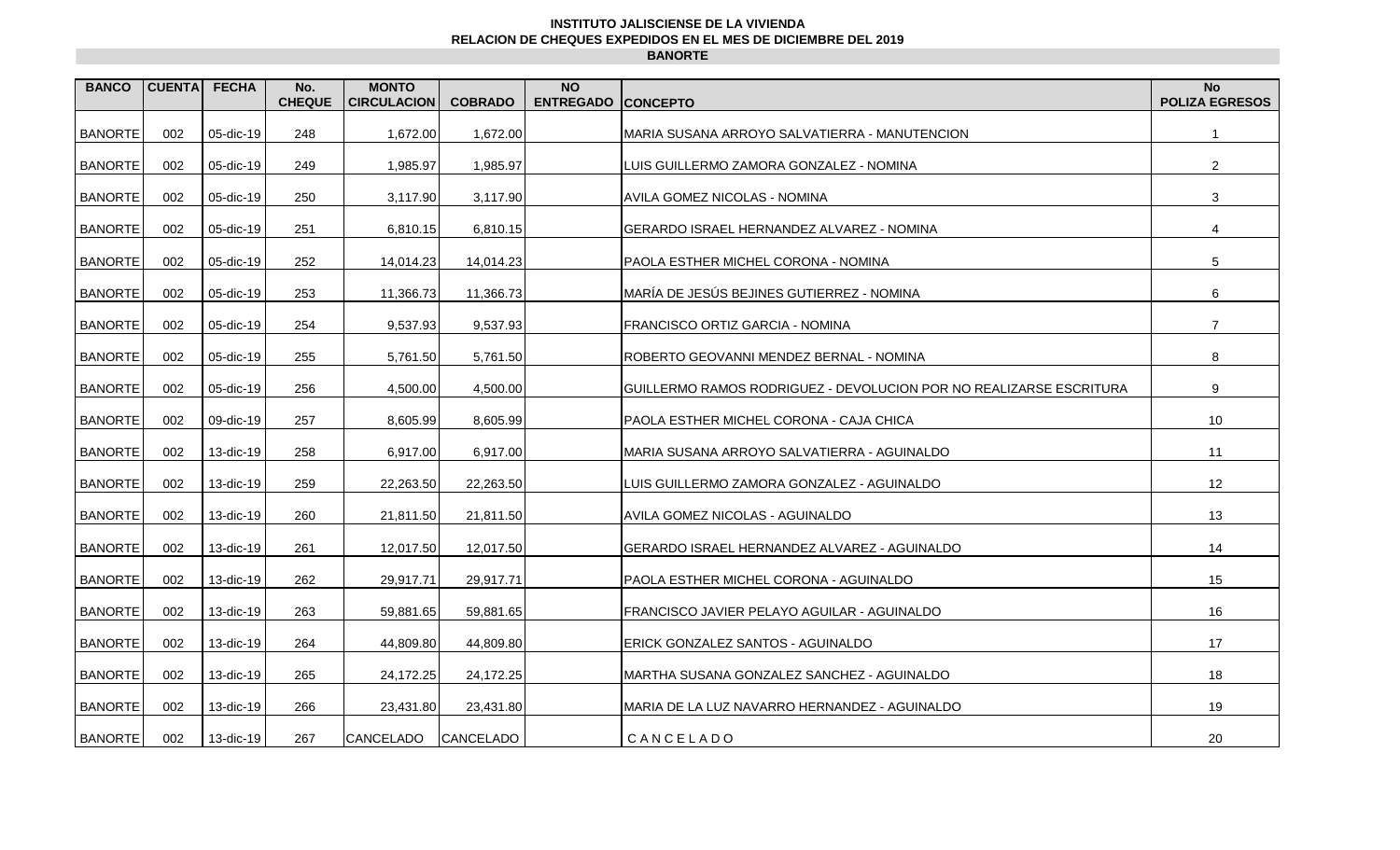| <b>BANORTE</b> | 002 | 13-dic-19 | 268 | 52,191.67        |                  | ELIZABETH LANDA CASARRUBIAS - FINIQUITO          | 21 |
|----------------|-----|-----------|-----|------------------|------------------|--------------------------------------------------|----|
| <b>BANORTE</b> | 002 | 13-dic-19 | 269 | <b>CANCELADO</b> | <b>CANCELADO</b> | CANCELADO                                        | 22 |
| <b>BANORTE</b> | 002 | 13-dic-19 | 270 | CANCELADO        | <b>CANCELADO</b> | CANCELADO                                        | 23 |
| <b>BANORTE</b> | 002 | 13-dic-19 | 271 | CANCELADO        | <b>CANCELADO</b> | CANCELADO                                        | 24 |
| <b>BANORTE</b> | 002 | 13-dic-19 | 272 | 48,881.85        |                  | ISANDRA MARGARITA AGUIRRE LARA - FINIQUITO       | 25 |
| <b>BANORTE</b> | 002 | 13-dic-19 | 273 | <b>CANCELADO</b> | CANCELADO        | CANCELADO                                        | 26 |
| <b>BANORTE</b> | 002 | 13-dic-19 | 274 | 39,138.73        |                  | KARINA HERNANDEZ PONCE - FINIQUITO               | 27 |
| <b>BANORTE</b> | 002 | 13-dic-19 | 275 | 50,468.69        |                  | ARMANDO ESPINOSA GUTIERREZ - FINIQUITO           | 29 |
| <b>BANORTE</b> | 002 | 13-dic-19 | 276 | 45,556.37        |                  | JUANA PATRICIA RAMIREZ PELAYO - FINIQUITO        | 28 |
| <b>BANORTE</b> | 002 | 13-dic-19 | 277 | 46,575.65        |                  | ELIZABETH LANDA CASARRUBIAS - FINIQUITO          | 30 |
| <b>BANORTE</b> | 002 | 13-dic-19 | 278 | <b>CANCELADO</b> | <b>CANCELADO</b> | <b>CANCELADO</b>                                 | 31 |
| <b>BANORTE</b> | 002 | 13-dic-19 | 279 | 42,386.30        |                  | SANDRA MARGARITA AGUIRRE LARA - FINIQUITO        | 32 |
| <b>BANORTE</b> | 002 | 13-dic-19 | 280 | 23,551.50        |                  | MANUEL LUNA TOVAR - AGUINALDO                    | 33 |
| <b>BANORTE</b> | 002 | 13-dic-19 | 281 | 16,419.36        | 16,419.36        | KARINA HERNANDEZ PONCE - AGUINALDO               | 34 |
| <b>BANORTE</b> | 002 | 13-dic-19 | 282 | 20,252.64        | 20,252.64        | SANDRA MARGARITA AGUIRRE LARA - AGUINALDO        | 35 |
| <b>BANORTE</b> | 002 | 19-dic-19 | 283 | 4,898.12         | 4,898.12         | MANZANO REYNOSOS MARIA ERNESTINA - NOMINA        | 36 |
| <b>BANORTE</b> | 002 | 19-dic-19 | 284 | 5,529.31         | 5,529.31         | TABARES LIMON MARIA BELEN - NOMINA               | 37 |
| <b>BANORTE</b> | 002 | 19-dic-19 | 285 | 6,731.13         | 6,731.13         | RODRIGUEZ PLASCENCIA MARIA DEL CALVARIO - NOMINA | 38 |
| <b>BANORTE</b> | 002 | 19-dic-19 | 286 | 7,099.00         | 7,099.00         | VALTIERRA ALMANZA MARIA CONCEPCION - NOMINA      | 39 |
| <b>BANORTE</b> | 002 | 19-dic-19 | 287 | 4,780.50         | 4,780.50         | CURIEL GONZALEZ MARIA DE LOS ANGELES - NOMINA    | 40 |
| <b>BANORTE</b> | 002 | 19-dic-19 | 288 | 4,404.55         | 4,404.55         | BLANCO OROZCO PEDRO - NOMINA                     | 41 |
| <b>BANORTE</b> | 002 | 19-dic-19 | 289 | 2,729.92         | 2,729.92         | SANCHEZ RODRIGUEZ MARTHA ESTHER - NOMINA         | 42 |
| <b>BANORTE</b> | 002 | 19-dic-19 | 290 | 10,941.23        | 10,941.23        | HERNANDEZ MENDEZ JARATZEN - NOMINA               | 43 |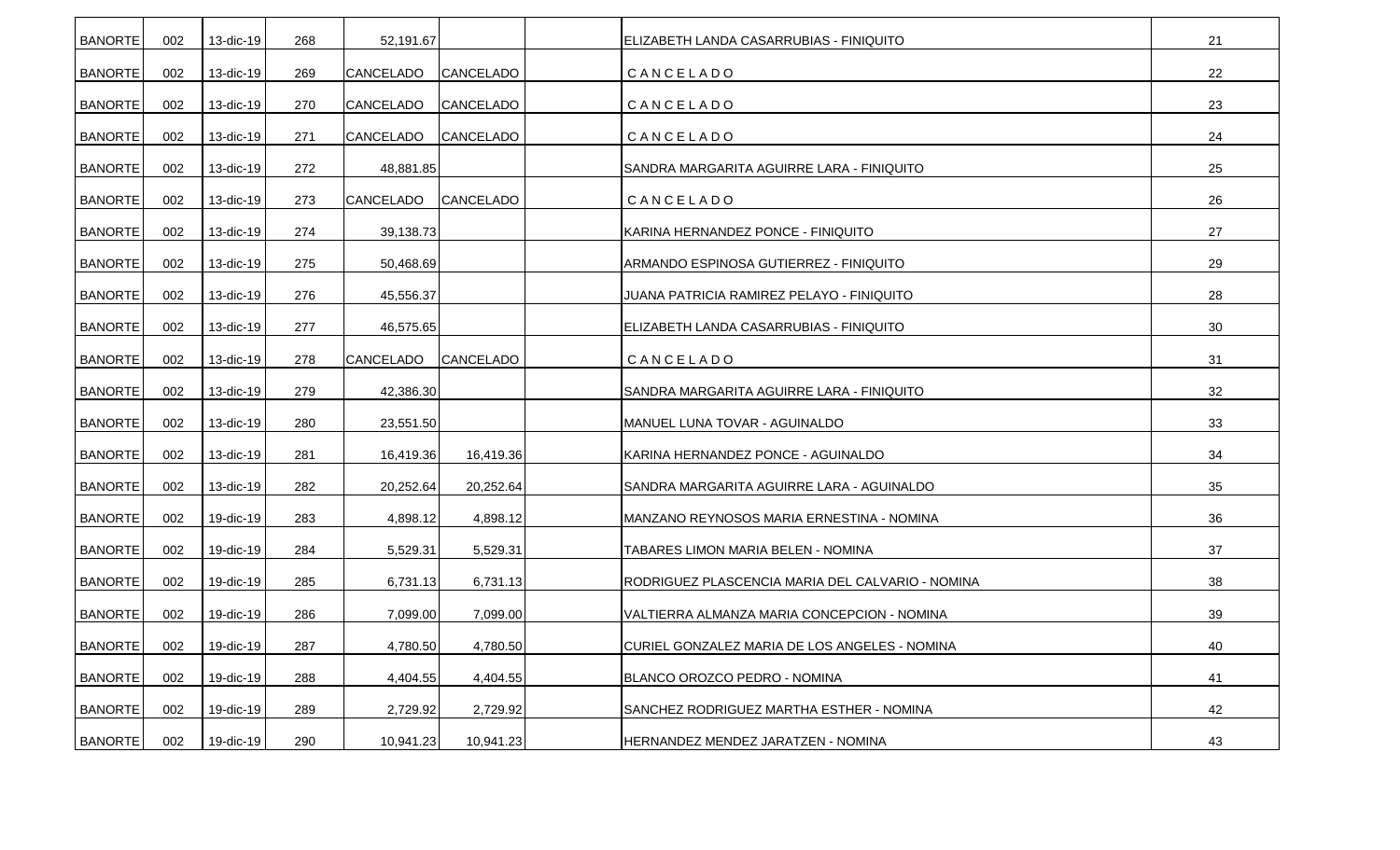| <b>BANORTE</b> | 002 | 19-dic-19 | 291 | 3,003.44  | 3,003.44  | DOMINGUEZ ZAMUDIO VICTOR MANUEL - NOMINA         | 44 |
|----------------|-----|-----------|-----|-----------|-----------|--------------------------------------------------|----|
| <b>BANORTE</b> | 002 | 19-dic-19 | 292 | 3,709.54  | 3,709.54  | RAMIREZ ORNELAS JAIME - NOMINA                   | 45 |
| <b>BANORTE</b> | 002 | 19-dic-19 | 293 | 4,264.19  | 4,264.19  | DIAZ ROCHA AGUSTIN - NOMINA                      | 46 |
| <b>BANORTE</b> | 002 | 19-dic-19 | 294 | 4,386.88  | 4,386.88  | GUDIÑO PANUCO JUAN PABLO - NOMINA                | 47 |
| <b>BANORTE</b> | 002 | 19-dic-19 | 295 | 3,078.93  |           | DAVILA ZEPAHUA JUAN CARLOS - NOMINA              | 48 |
| <b>BANORTE</b> | 002 | 19-dic-19 | 296 | 5,377.46  | 5,377.46  | <b>MADRIGAL CONTRERAS BERTHA ALICIA - NOMINA</b> | 49 |
| <b>BANORTE</b> | 002 | 19-dic-19 | 297 | 4,357.83  |           | LUNA TOVAR MANUEL - NOMINA                       | 50 |
| <b>BANORTE</b> | 002 | 19-dic-19 | 298 | 7,443.45  | 7,443.45  | SANCHEZ PADILLA GERARDO - NOMINA                 | 51 |
| <b>BANORTE</b> | 002 | 19-dic-19 | 299 | 5,377.46  | 5,377.46  | URBINA LOPEZ ORALIA - NOMINA                     | 52 |
| <b>BANORTE</b> | 002 | 19-dic-19 | 300 | 3,419.13  | 3,419.13  | PEÑA RAMOS JOSE MARIA - NOMINA                   | 53 |
| <b>BANORTE</b> | 002 | 19-dic-19 | 301 | 6,607.19  | 6,607.19  | CHIU ARELLANO ITZI - NOMINA                      | 54 |
| <b>BANORTE</b> | 002 | 19-dic-19 | 302 | 3,239.33  | 3,239.33  | MENDEZ MENDEZ LILIANA JANETH - NOMINA            | 55 |
| <b>BANORTE</b> | 002 | 19-dic-19 | 303 | 2,858.31  | 2,858.31  | MEZA CARBAJAL ERIKA PATRICIA - NOMINA            | 56 |
| <b>BANORTE</b> | 002 | 19-dic-19 | 304 | 3,256.54  | 3,256.54  | NAVARRO HERNANDEZ MARIA DE LA LUZ - NOMINA       | 57 |
| <b>BANORTE</b> | 002 | 19-dic-19 | 305 | 3,083.27  | 3,083.27  | ESCOBEDO GUZMAN MIRIAM - NOMINA                  | 58 |
| <b>BANORTE</b> | 002 | 19-dic-19 | 306 | 2,729.05  | 2,729.05  | GONZALEZ FLORES PERLA MARGARITA - NOMINA         | 59 |
| <b>BANORTE</b> | 002 | 19-dic-19 | 307 | 6,180.20  | 6,180.20  | VAZQUEZ ANTONIO DE JESUS - NOMINA                | 60 |
| <b>BANORTE</b> | 002 | 19-dic-19 | 308 | 11,697.73 | 11,697.73 | GARCIA SANCHEZ ANGEL MARIO SIX SUELDO - NOMINA   | 61 |
| <b>BANORTE</b> | 002 | 19-dic-19 | 309 | 11,218.86 |           | MALDONADO GUIZAR BEATRIZ EUGENIA - NOMINA        | 62 |
| <b>BANORTE</b> | 002 | 19-dic-19 | 310 | 6,141.06  | 6,141.06  | CISNEROS MUÑOZ JORGE JESUS - NOMINA              | 63 |
| <b>BANORTE</b> | 002 | 19-dic-19 | 311 | 6,089.13  | 6,089.13  | GARCIA HUERTA ROGELIO - NOMINA                   | 64 |
| <b>BANORTE</b> | 002 | 19-dic-19 | 312 | 2,530.76  | 2,530.76  | BARAJAS VILLALOBOS RAFAEL - NOMINA               | 65 |
| <b>BANORTE</b> | 002 | 19-dic-19 | 313 | 3,043.45  | 3,043.45  | ZAMORA GONZALEZ LUIS GUILLERMO - NOMINA          | 66 |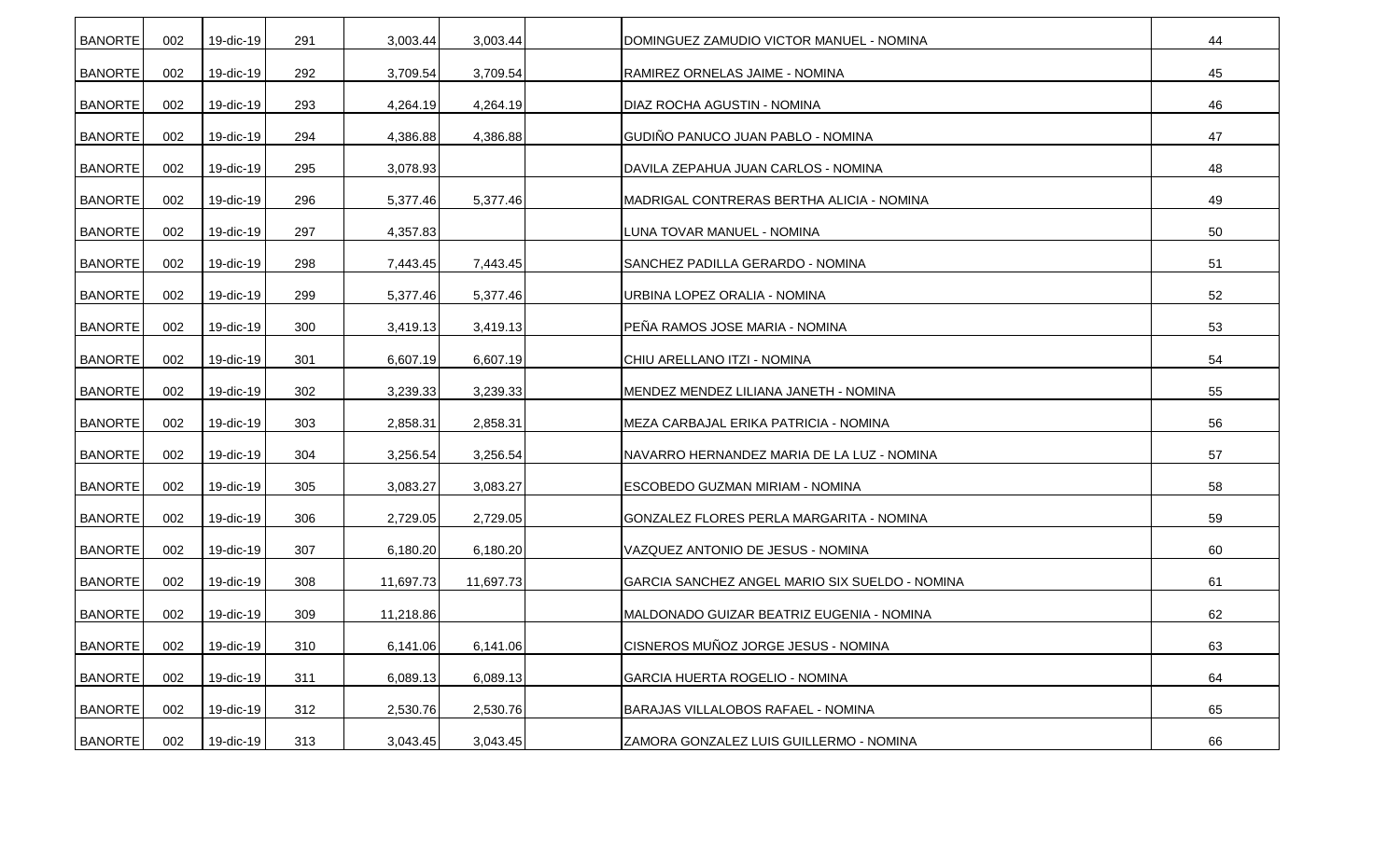| <b>BANORTE</b> | 002 | 19-dic-19 | 314 | 3,822.66         |                  | <b>GRANADOS CURIEL GILBERTO - NOMINA</b>          | 67 |
|----------------|-----|-----------|-----|------------------|------------------|---------------------------------------------------|----|
| <b>BANORTE</b> | 002 | 19-dic-19 | 315 | 4,155.18         |                  | AVILA GOMEZ NICOLAS - NOMINA                      | 68 |
| <b>BANORTE</b> | 002 | 19-dic-19 | 316 | 3,104.37         | 3,104.37         | <b>IGUTIERREZ SERVIN MIGUEL ANGEL - NOMINA</b>    | 69 |
| <b>BANORTE</b> | 002 | 19-dic-19 | 317 | 3,887.89         |                  | RAMOS MENDEZ HECTOR DAVID - NOMINA                | 70 |
| <b>BANORTE</b> | 002 | 19-dic-19 | 318 | 6,170.13         | 6,170.13         | SERVIN DE LA MORA SALADO BLANCA CAROLINA - NOMINA | 71 |
| <b>BANORTE</b> | 002 | 19-dic-19 | 319 | 5,377.46         | 5,377.46         | ZUÑIGA VELAZQUEZ MARIA GUADALUPE - NOMINA         | 72 |
| <b>BANORTE</b> | 002 | 19-dic-19 | 320 | 4,428.14         | 4,428.14         | HERNANDEZ RODRIGUEZ IVETTE AGLAE - NOMINA         | 73 |
| <b>BANORTE</b> | 002 | 19-dic-19 | 321 | 6,810.15         | 6,810.15         | HERNANDEZ ALVAREZ GERARDO ISRAEL - NOMINA         | 74 |
| <b>BANORTE</b> | 002 | 19-dic-19 | 322 | 10,559.66        | 10,559.66        | ARREZOLA GONZALEZ JAZZMIN ANGELICA - NOMINA       | 75 |
| <b>BANORTE</b> | 002 | 19-dic-19 | 323 | 18,044.31        | 18,044.31        | ARIAS JIMENEZ ALDO ISMAEL - NOMINA                | 76 |
| <b>BANORTE</b> | 002 | 19-dic-19 | 324 | 9,223.25         | 9,223.25         | LOPEZ CURIEL JORGE VALENTIN - NOMINA              | 77 |
| <b>BANORTE</b> | 002 | 19-dic-19 | 325 | 27,545.91        | 27,545.91        | FRANCISCO JAVIER PELAYO AGUILAR - NOMINA          | 78 |
| <b>BANORTE</b> | 002 | 19-dic-19 | 326 | 14,014.23        | 14,014.23        | GARCIA GARCIA MARIO ALBERTO - NOMINA              | 79 |
| <b>BANORTE</b> | 002 | 19-dic-19 | 327 | 14,014.23        | 14,014.23        | MICHEL CORONA PAOLA ESTHER - NOMINA               | 80 |
| <b>BANORTE</b> | 002 | 19-dic-19 | 328 | 5,658.15         | 5,658.15         | VALDEZ MARISCAL MAURICIO - NOMINA                 | 81 |
| <b>BANORTE</b> | 002 | 19-dic-19 | 329 | 23,085.81        | 23,085.81        | GONZALEZ SANTOS ERICK - NOMINA                    | 82 |
| <b>BANORTE</b> | 002 | 19-dic-19 | 330 | <b>CANCELADO</b> | <b>CANCELADO</b> | CANCELADO                                         | 83 |
| <b>BANORTE</b> | 002 | 19-dic-19 | 331 | 10,289.80        | 10,289.80        | IORTIZ GARCIA FRANCISCO - NOMINA                  | 84 |
| <b>BANORTE</b> | 002 | 19-dic-19 | 332 | 12,271.00        | 12,271.00        | BEJINES GUTIERREZ MARIA DE JESUS - NOMINA         | 85 |
| <b>BANORTE</b> | 002 | 19-dic-19 | 333 | 6,203.80         |                  | MENDEZ BERNAL ROBERTO GEOVANNI - NOMINA           | 86 |
| <b>BANORTE</b> | 002 | 19-dic-19 | 334 | 2,000.00         | 2,000.00         | MARIA SUSANA ARROYO SALVATIERRA - MANUTENCION     | 87 |
| <b>BANORTE</b> | 002 | 19-dic-19 | 335 | 1,380.34         | 1,380.34         | PERLA MARGARITA GONZALEZ FLORES - CUOTA SINDICAL  | 88 |
| <b>BANORTE</b> | 002 | 16-dic-19 | 336 | 19,129.44        | 19,129.44        | JUANA PATRICIA RAMIREZ PELAYO - AGUINALDO         | 89 |